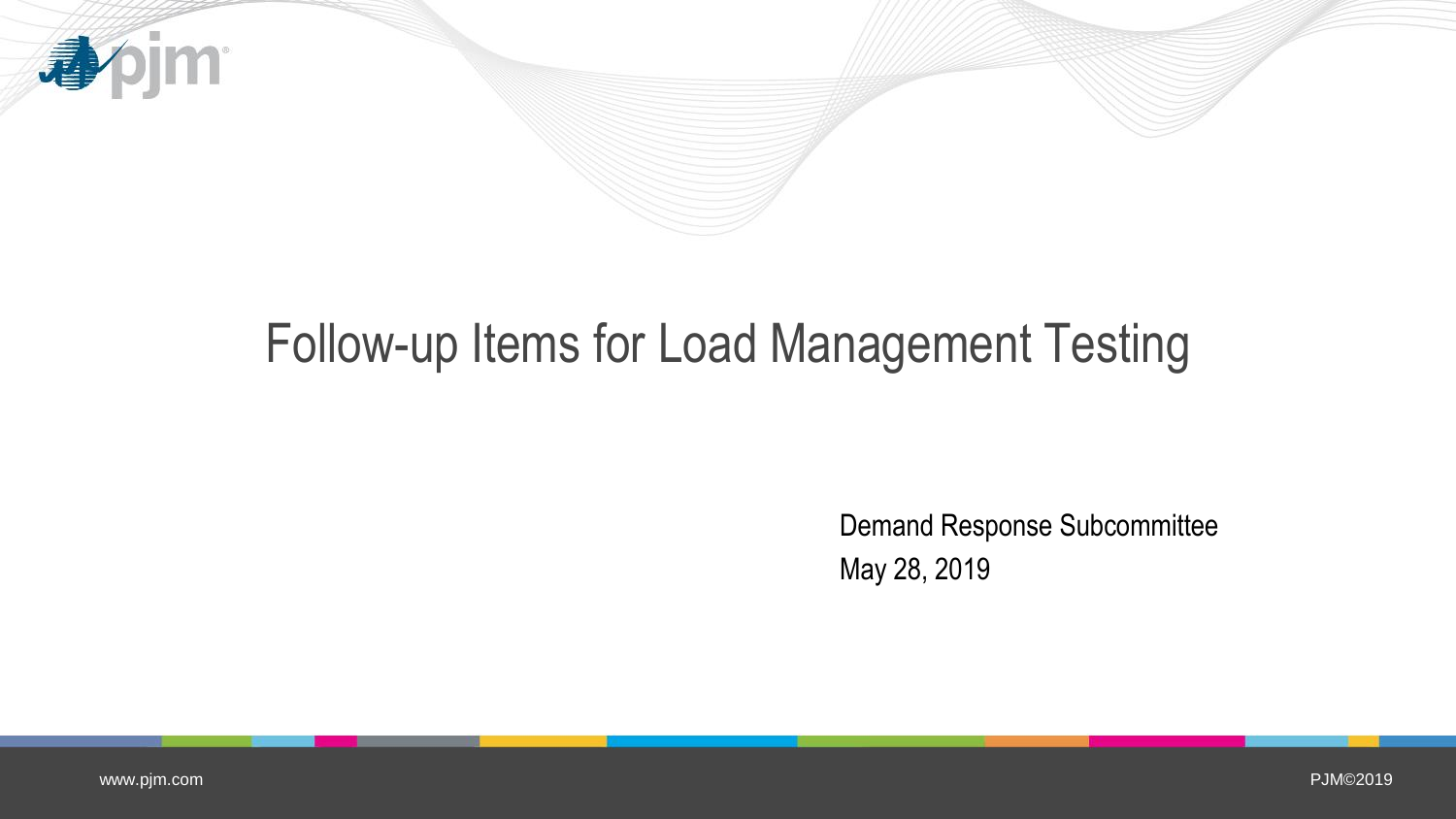

## Hourly Reduction Analysis – Past LM Events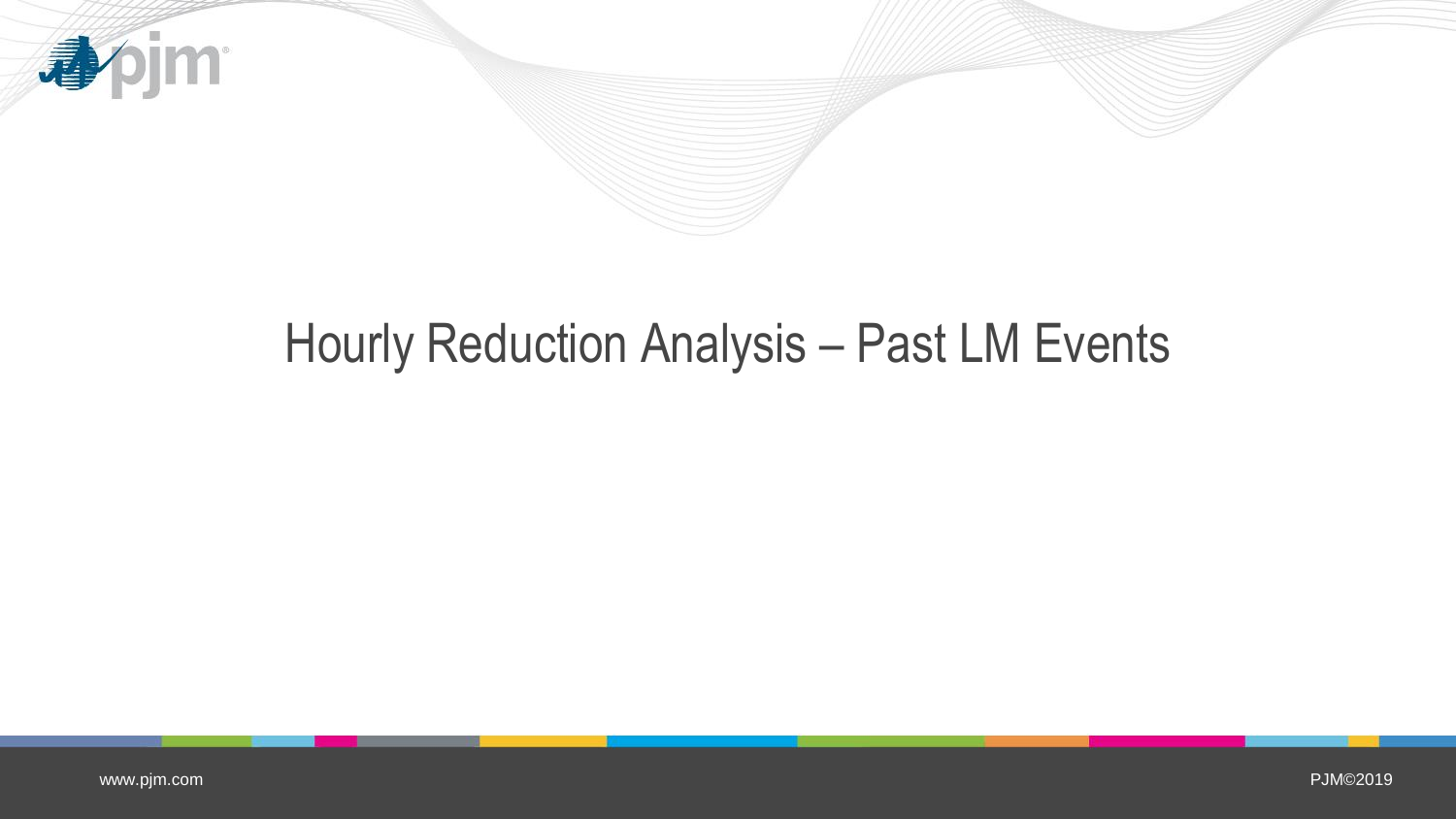

## Past Event Reduction Analysis

- **CSP level hourly reduction analysis of several past LM events**
- **Displaying normalized hourly reduction values for each hour of the event**
	- **Where average reduction was at least 1 MW**
- **September 11, 2013**
- **July 18, 2013**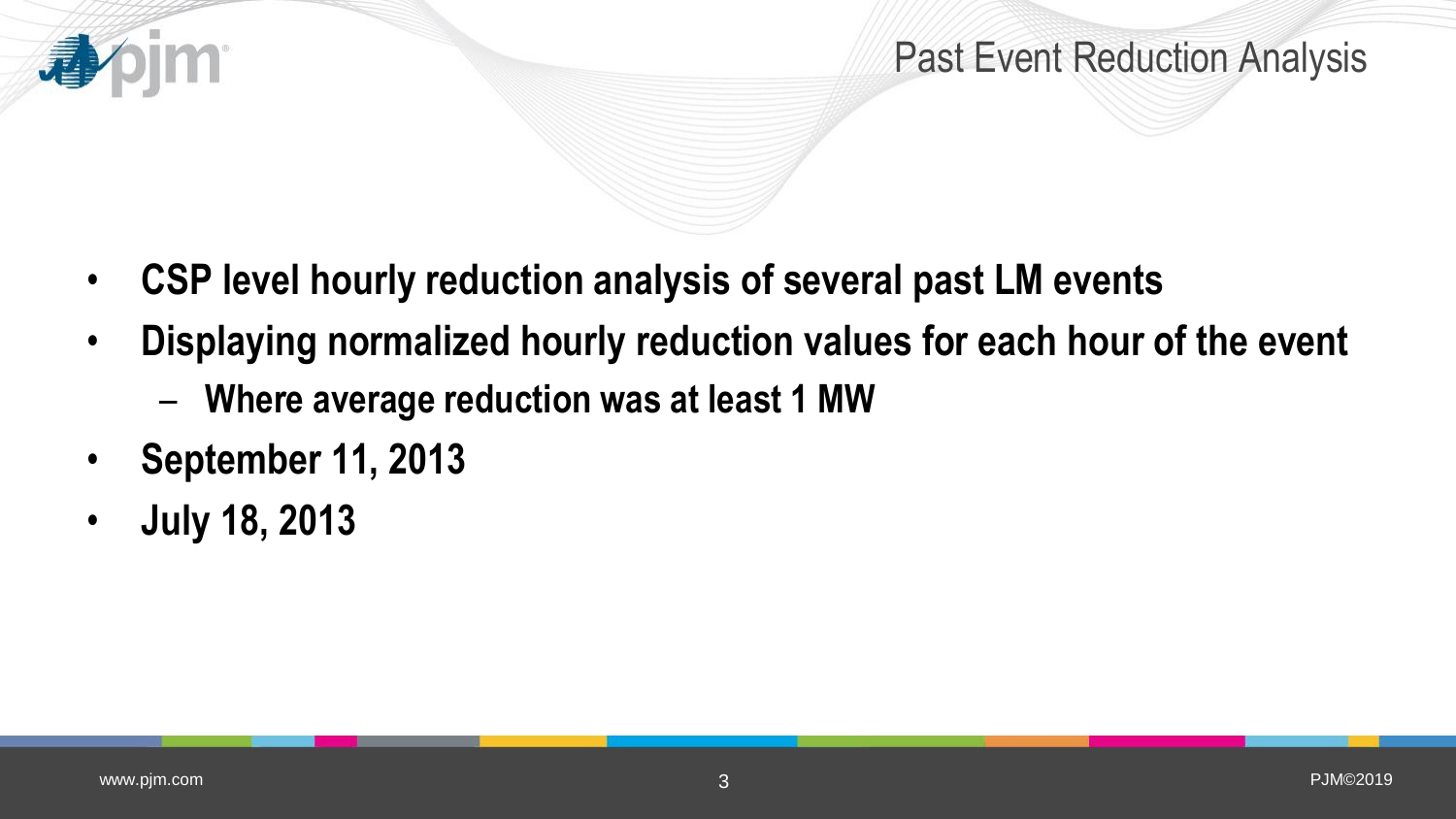pjm<sup>.</sup> 1

September 11, 2013

**13SEP2013 BGE**

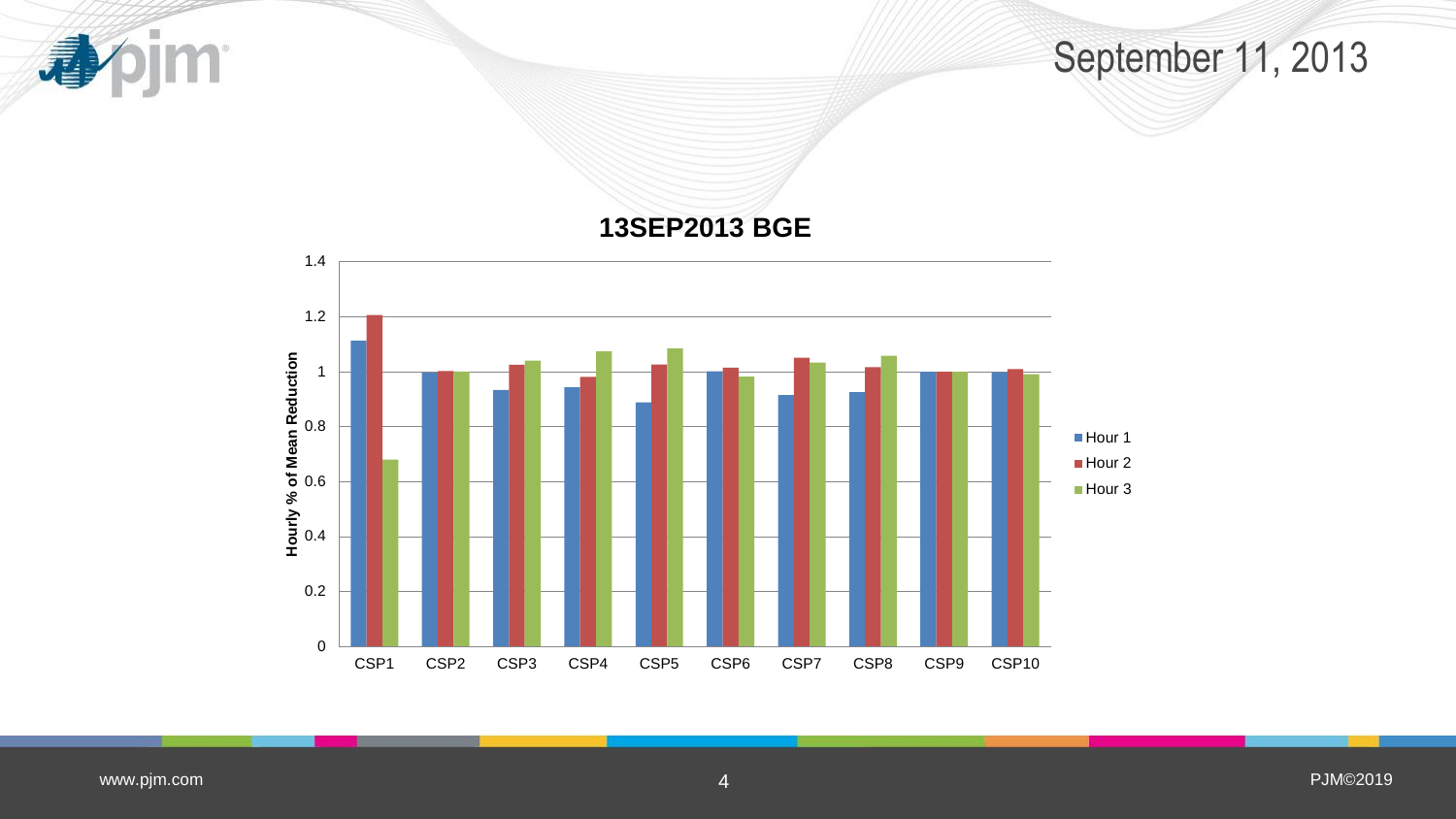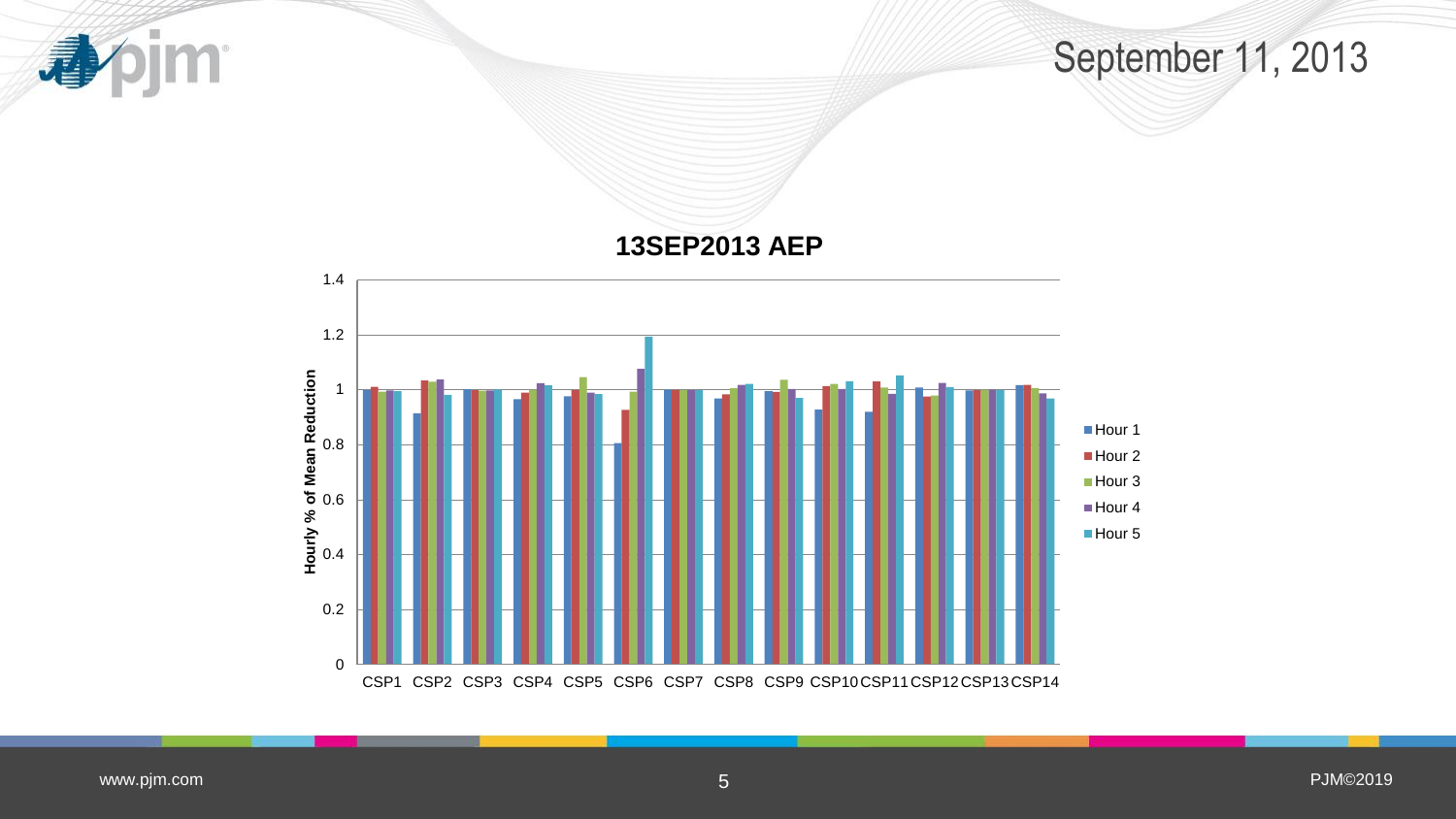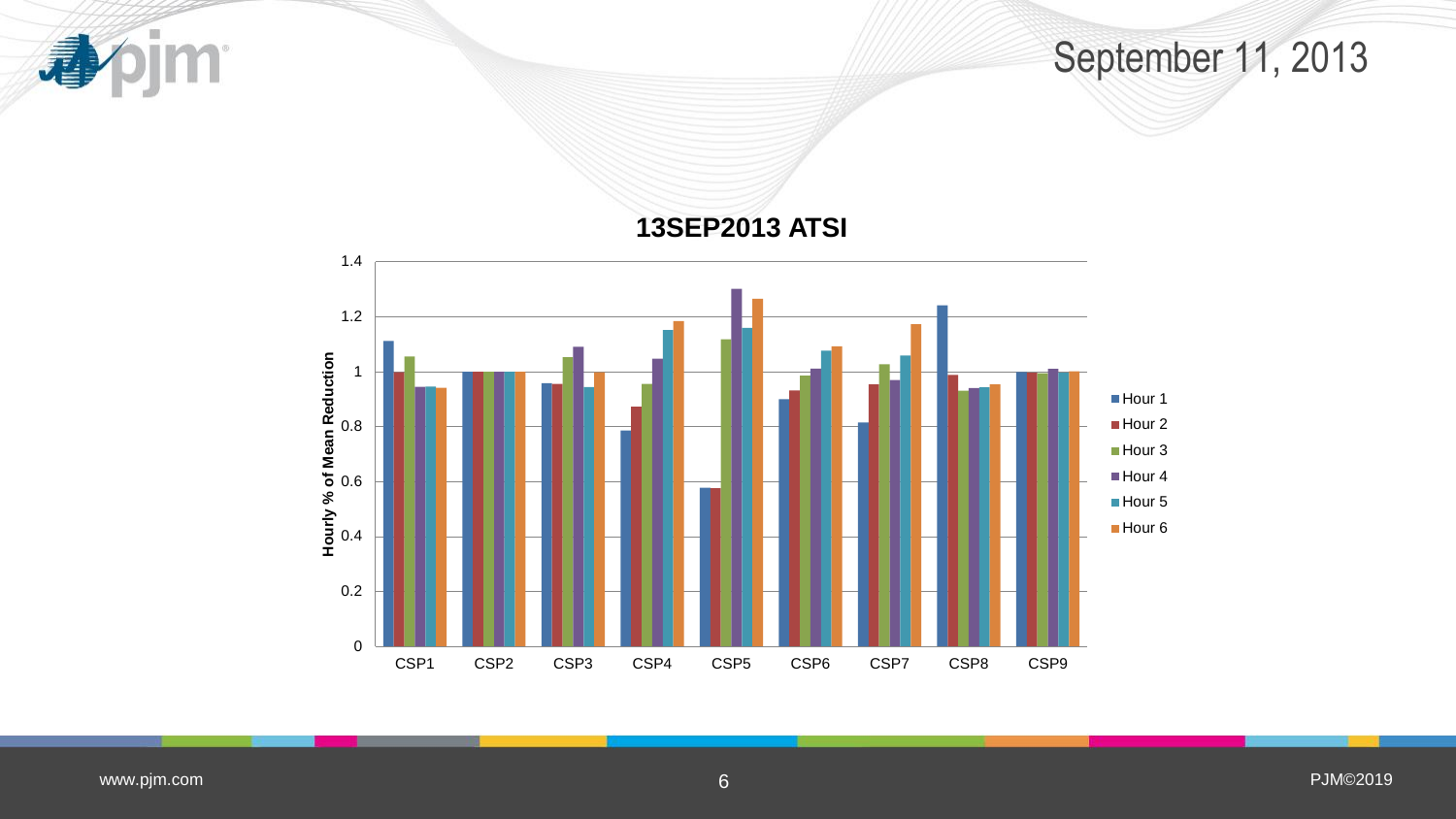pjm<sup>.</sup> 司 July 18, 2013 **18JUL2013 PPL** 1.4 1.2 **Hourly % of Mean Reduction** 1 0.8 **Hour 1** 0.6 Hour 2 0.4 0.2 0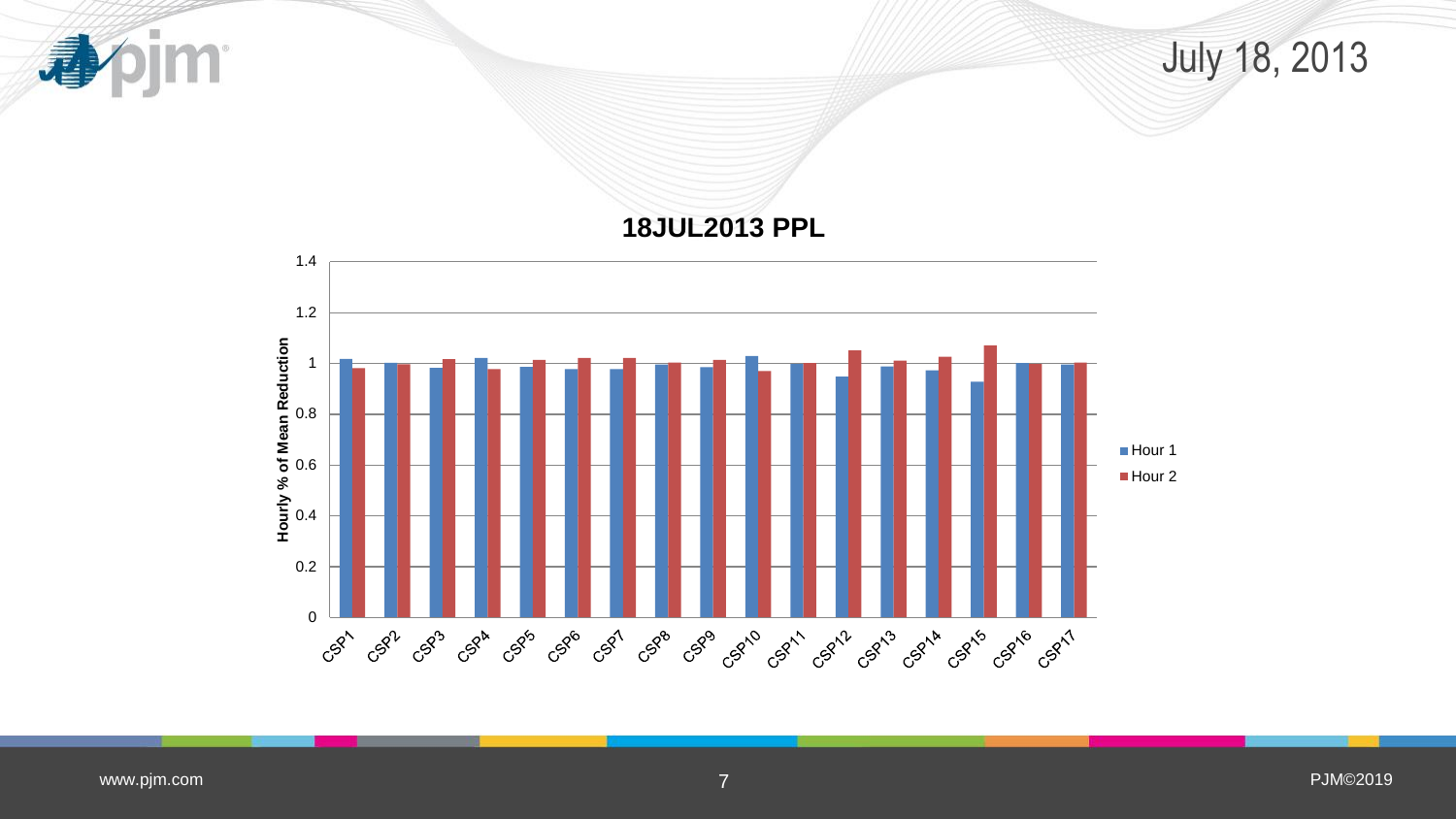pjm<sup>.</sup> 本 July 18, 2013 **18JUL2013 ATSI** 1.4 1.2 **Hourly % of Mean Reduction** 1 0.8 Hour 1 Hour 2 0.6 Hour 3 0.4 0.2

0

CSP1 CSP2 CSP3 CSP4 CSP5 CSP6 CSP7 CSP8 CSP9 CSP10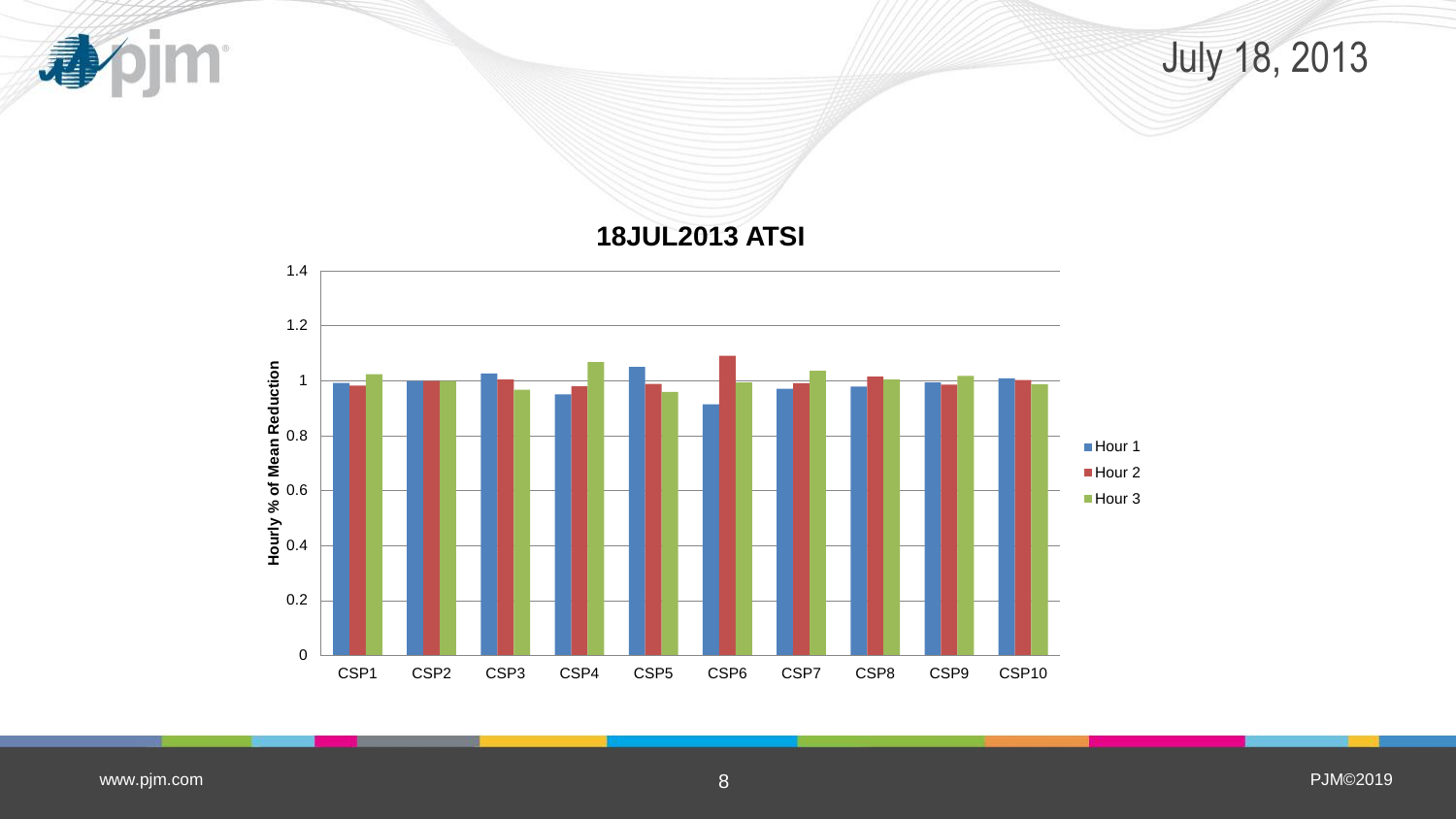

## Test Commitment after Subzone Event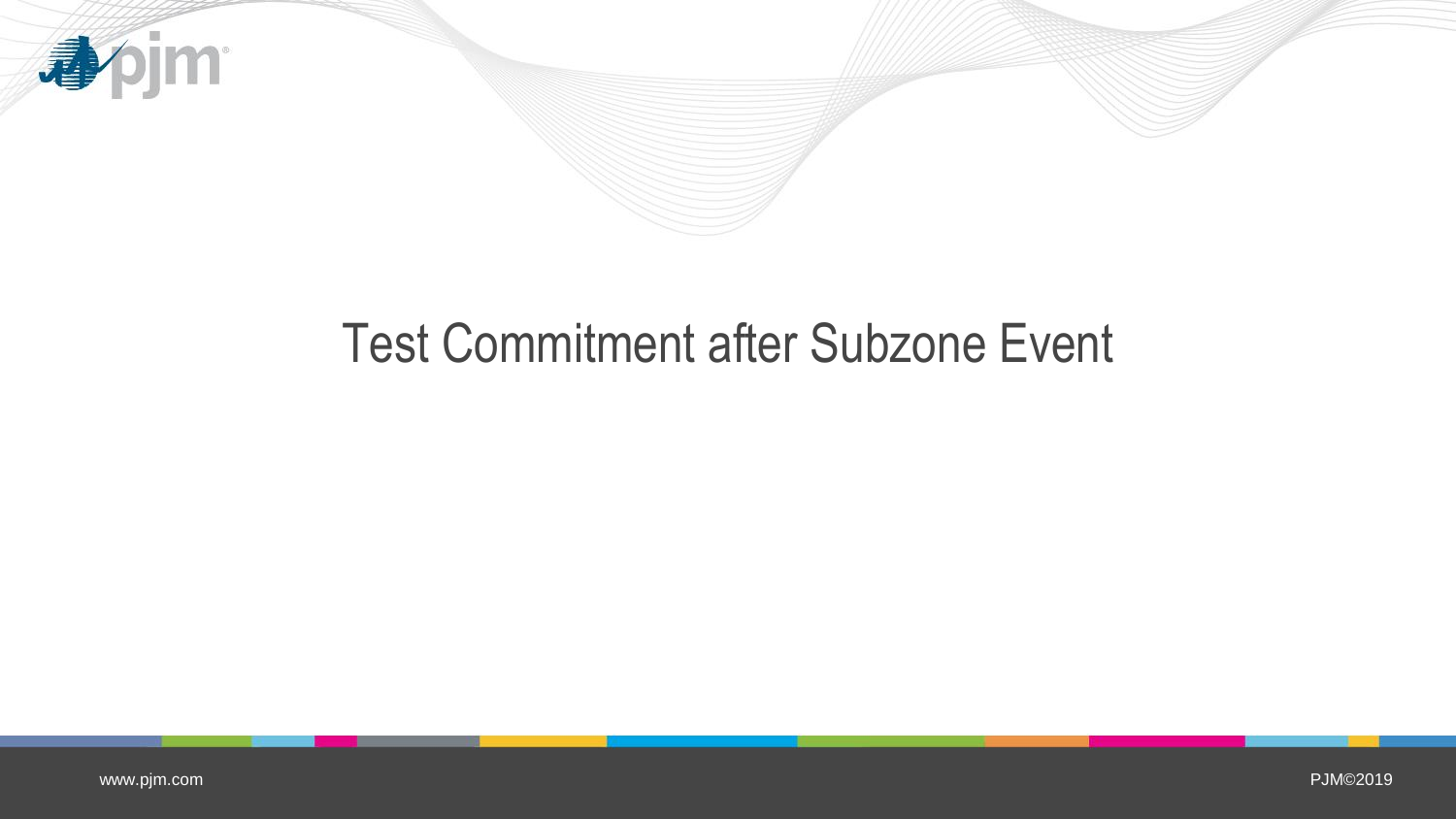